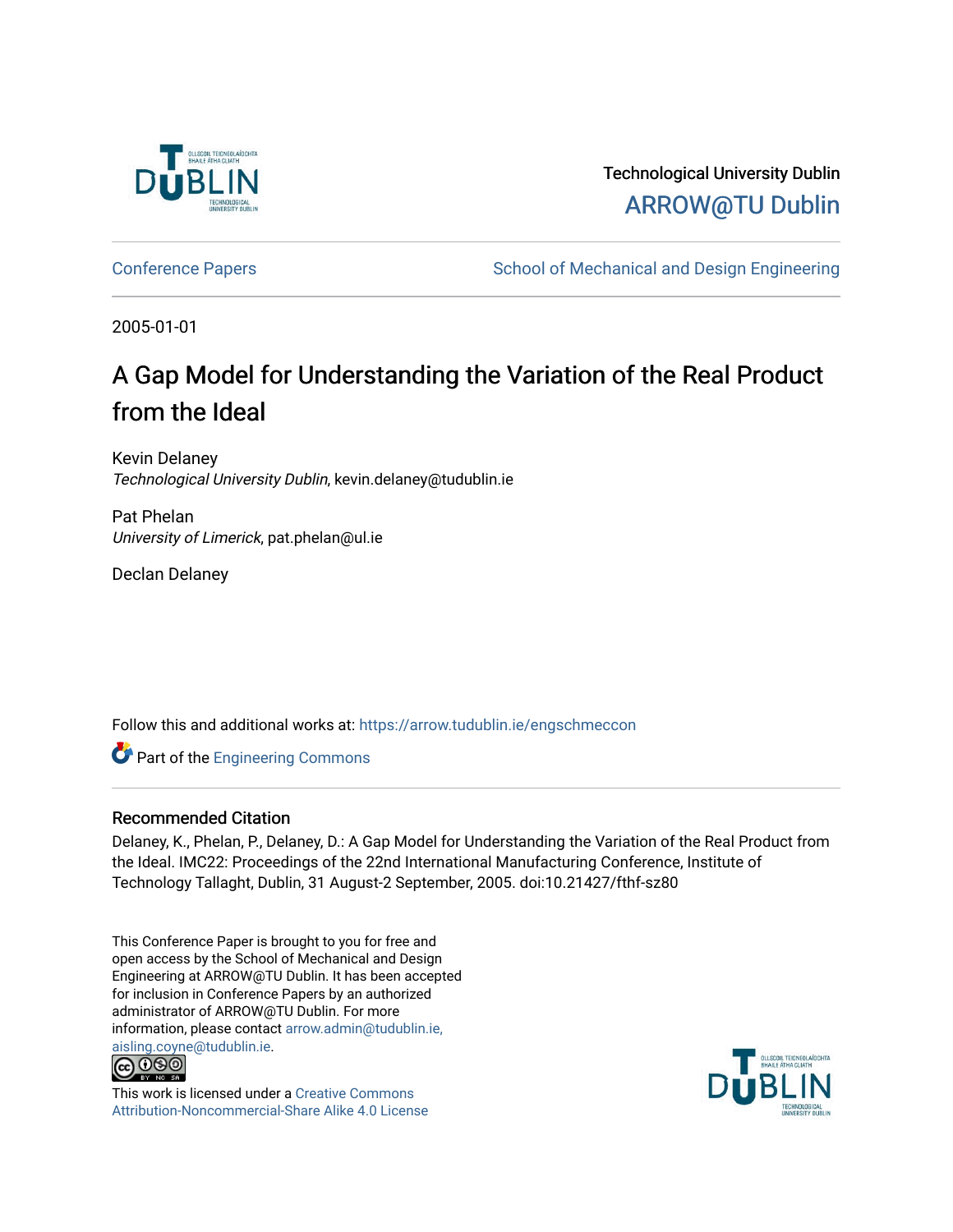# **A Gap Model for Understanding the Variation of the Real Product from the Ideal**

K.D. Delaney<sup>1</sup>, P. Phelan<sup>2</sup>, D. Delaney<sup>3</sup>

- 1. Molex Ireland Ltd., Shannon Industrial Estate, Shannon, Co.Clare, Ireland.
- 2. Manufacturing and Operations, University of Limerick, Ireland.
- 3. Computer Science Department, NUI Maynooth, Co.Kildare, Ireland.

#### **ABSTRACT**

Clients have an idealised view of the appearance and functionality of the products they are sourcing. Their product requirements vary according to their specific circumstances and experiences. When designers try to meet or surpass client expectations, variation results and the product will deviate from the client's idealised view. This often results in frustration, disappointment and rework for everyone concerned. Consequently designers must understand the sources of variation affecting their products and the techniques and tools that they can employ to reduce the negative effects of this variation.

This paper examines the factors influencing clients as they formulate their expectations. It investigates why product variation causes the final product delivered to the client to vary from that expected. A gap model is proposed that visually describes the variation and assists in its understanding. This model introduces the concept of gaps and it is these gaps that need to be closed so that the actual product tends towards the ideal product envisaged by the client. The paper also describes some existing approaches that are important for reducing the effects of variation and that help suppliers deliver what customers really expect.

#### **KEYWORDS**

Product variation, Gap model, Variation reduction methods.

## **1. BACKGROUND**

Traditionally it was relatively easy to confirm if manufactured parts were meeting quality requirements through simple dimensional and/or functional checks. It is more difficult to rate the quality of a service organisation since the customer's expectations and perceptions play a pivotal role. The main source of this difficulty is that expectations and perceptions differ for everyone depending upon their specific circumstances and experiences. Clients now take for granted that a component part will meet the dimensional requirements; they expect more. To quote Ann Livermore, who heads the services organization at HP: "These days, building the best server isn't enough. That's the price of entry" [1].

Clients have an idealized view of how products that are contracted out for development will look and function. To be successful suppliers must strive to deliver the ideal products imagined by their clients. However, despite the best intentions of the contractor the client seldom gets the ideal product initially imagined; there is a gap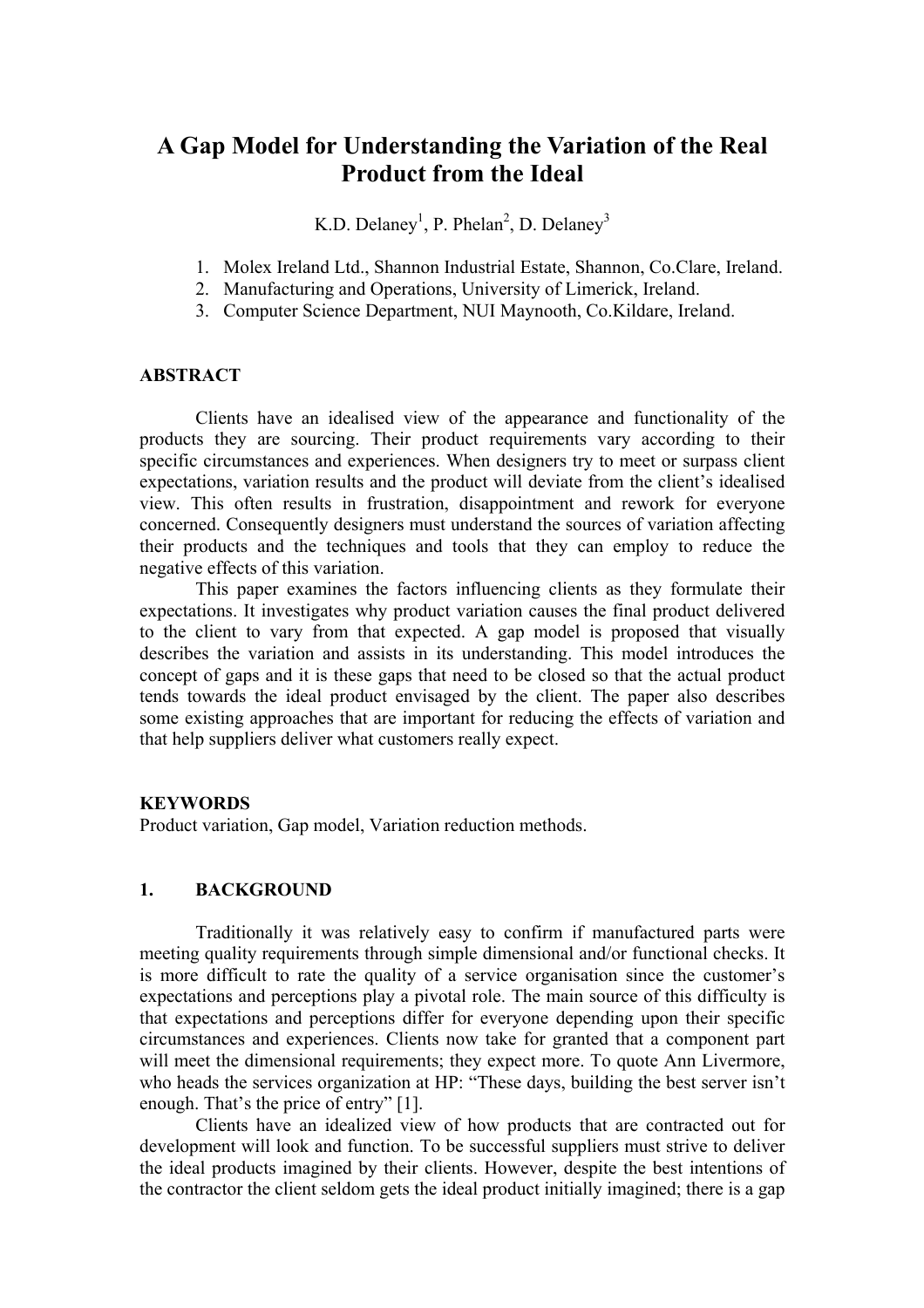between the ideal and delivered products. Suppliers need to understand the causes of the gap between the actual products that they can deliver and the ideal products imagined by their clients so that they can fine tune their process to more closely meet customer expectations. Models used to describe this gap between the ideal and delivered products should incorporate characteristics of how service quality is evaluated in addition to the form/fit/function of engineering components.

In this paper the author proposes a model to help suppliers understand how a client develops an "ideal" product expectation and the gaps preventing a supplier from delivering this. This model is based on the concept of gaps and indicates those gaps that need to be closed so that the actual product and the ideal product envisaged by the customer converge. The proposed model is defined in section 2. Methods that can be used to reduce the effects of this variation, thus closing the gaps, are summarised in section 3. The paper concludes with section 4 stating the paper's conclusions.

# **2. MODEL DEFINITION**

The proposed model consists of 2 separate and distinct parts:

- 1) The "Idealised product definition" shows the various factors that influence a client when developing an ideal product expectation.
- 2) The "Actual product variation" shows the sources of variation causing the gap between the ideal and actual product received by the client.

# **2.1 "Idealised product" definition**

Zeithmal et al. [2] described a customer service model listing criteria by which a customer will evaluate goods or services and also confirmed that the only criteria in evaluating service quality are defined by customers. Customers define their expected/idealised product based upon similar criteria. Hence Zeithmal et al.'s model is useful in understanding how a client's idealised product will vary depending upon factors, including their past experiences and personal needs, as shown in Figure 1.



*Figure1: showing influences on clients when developing an ideal product expectation* 

# **2.2 Actual product variation**

Product life cycles include the categories of product definition, design/tooling and mass production. Activities such as concept design, recycleability/disposal at end of life should be addressed during design and can be incorporated within these categories. Activities in each of these categories cause a discontinuity, or gap, resulting in the actual product delivered deviating from that imagined by the client.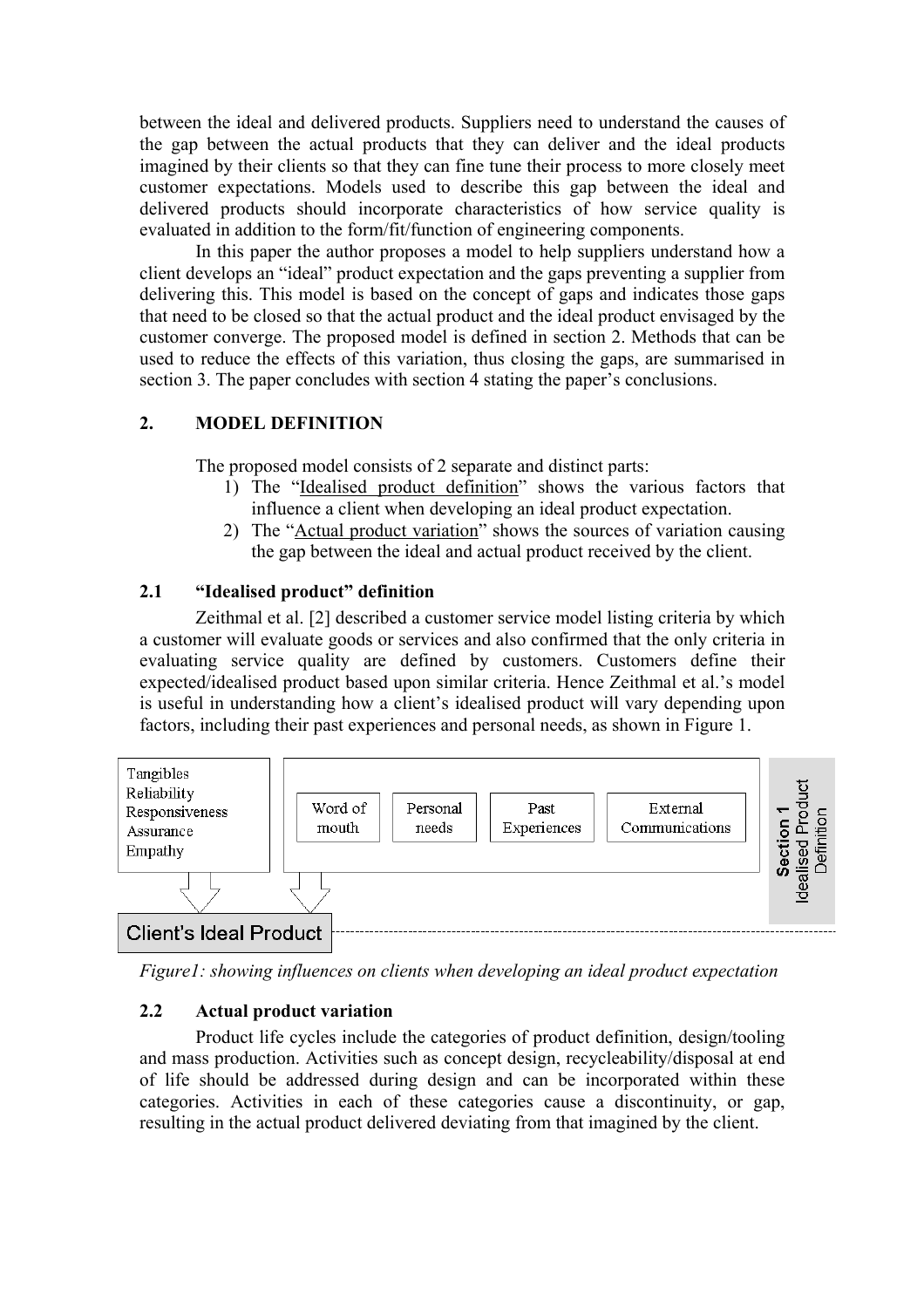## **2.2.1 Variation Gap (Product definition phase)**

Product definition prior to design is vital to ensure that the contractor is actually designing the product that the client wants. Sometimes a customer might not fully explain their **requirements** and a design engineer might forget to ask the appropriate questions to probe this in more detail. Kamm, who designed an assembly machine, quotes an apt example of what went wrong when he designed an assembly machine [3]. When the completed machine was undergoing final qualification the client expressed horror at the assembly cycle time and discovered that the real cycle time was substantially different than originally expected and used to cost the project, but the expected assembly cycle time was never explained to him. (See ∆R in Figure2)

Sometimes a customer might explain their requirements but might not be clear enough resulting in **misinterpretation** by the client. Simple examples might be colours (for example "Grey" instead of "*pantone* grey") or size ("must fit comfortably in your hand" might give totally different results depending upon the average hand size in the region where the customer and client are located). (See ∆I in Figure2)

#### **2.2.2 Variation Gap (Design and tooling phase)**

**Weak design** can often cause issues for a product. Design is interrelated to product cost and reliability so it is vital to develop a strong design according to client priorities. In sectors such as healthcare or defence, this might be reliability whereas in others, such as consumer electronics, it might be cost or size. Trends are for increased reliability at minimum cost. (See ∆D in Figure2)

**Material variation** should be addressed by designers during the design phase. For example if a sheet steel supplier cannot supply material within specific temper/hardness bands then problems (for example cracking) may be seen between batches during stamping/forming operations. (See ∆M in Figure2)

During product design a nominal dimension and tolerance band is specified. If the tooling (mould/die) being used varies from nominal the process window available during mass production is reduced. Designers should specify the most important dimensions so that tooling vendors can get the relevant tooling dimensions as close to nominal as possible and/or have adjusters in the tool. The optimum situation (when a bilateral tolerance has been specified) occurs when **nominal tooling dimensions** are centred about the required nominal component dimensions. (See ∆T in Figure2)

#### **2.2.3 Variation Gap (Mass production phase)**

During process qualification and mass production it is important that the product being made is dimensionally checked to ensure that it is within the specified design tolerance. The observed value is the sum of the actual value and the **measurement error**. Companies must ensure that dimensions made by different operators using the same gauge/measurement system are comparable. If more than one gauge is needed (for reasons of capacity or multiple manufacturing locations) duplicate gauges must be referenced relative to each other. (See ∆Me in Figure2)

During mass production inherent **process variation** can cause the dimensions of the parts produced to vary. Factors such as machine rigidity and positional repeatability contribute to this variation. In addition special-cause variation due to identifiable sources can also cause the actual dimensions to vary from nominal. Special-cause variation has identifiable sources and these can be traced and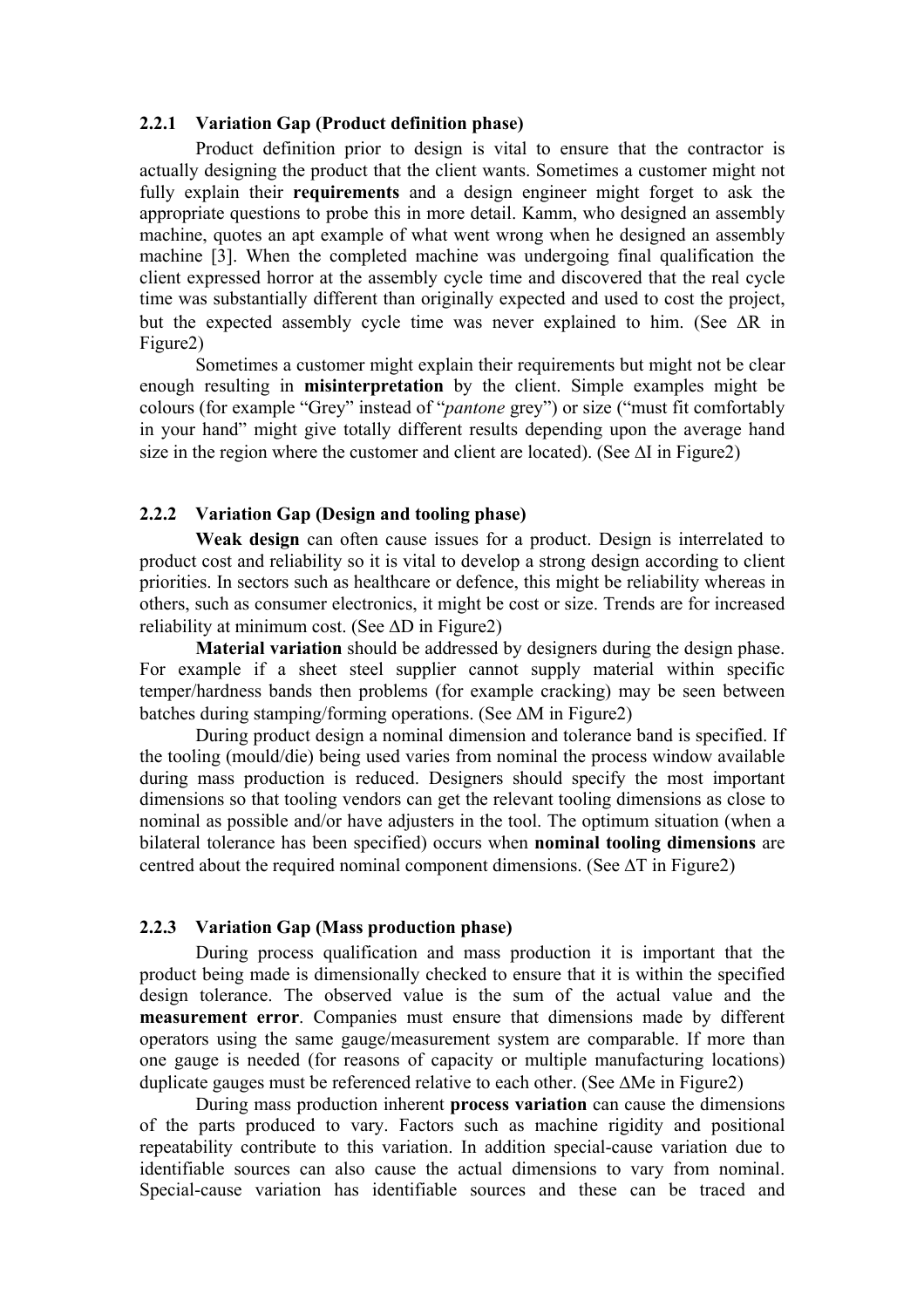eliminated. An example would be damage to or breakage of mould inserts which could cause flash or malformed parts until the insert is repaired/replaced. (See ∆P in Figure2)

The above relates to component manufacture. Further variation can result if the part is **processed into a final product**. This can cause the final product to vary from the ideal. For example, it may vary visually (discoloration during reflow) or geometrically (deformation during reflow). (See ∆A in Figure2)

The variation resulting in the actual product deviating from the idealised one can be expressed by:

Combining the two sections of the model, as shown in Figure2, allows suppliers to understand the factors that cause a client to have an idealised view of the product to be developed and also illustrates the gaps that help to explain why the actual product delivered does not always match this idealised view. The vertical steps represent the gaps caused by each contributing factor. Anecdotal evidence and the direct industrial experience of the authors suggest that the largest contributors are variation of tooling dimensions from nominal and process variation. To be successful suppliers must close (or reduce) these gaps and in so doing offer clients the ideal product, not just a functioning one.



*Figure2 showing the full model. The factors influencing the client when considering the ideal product and the factors causing the gap between this ideal and the actual product that the client receives can be clearly seen.*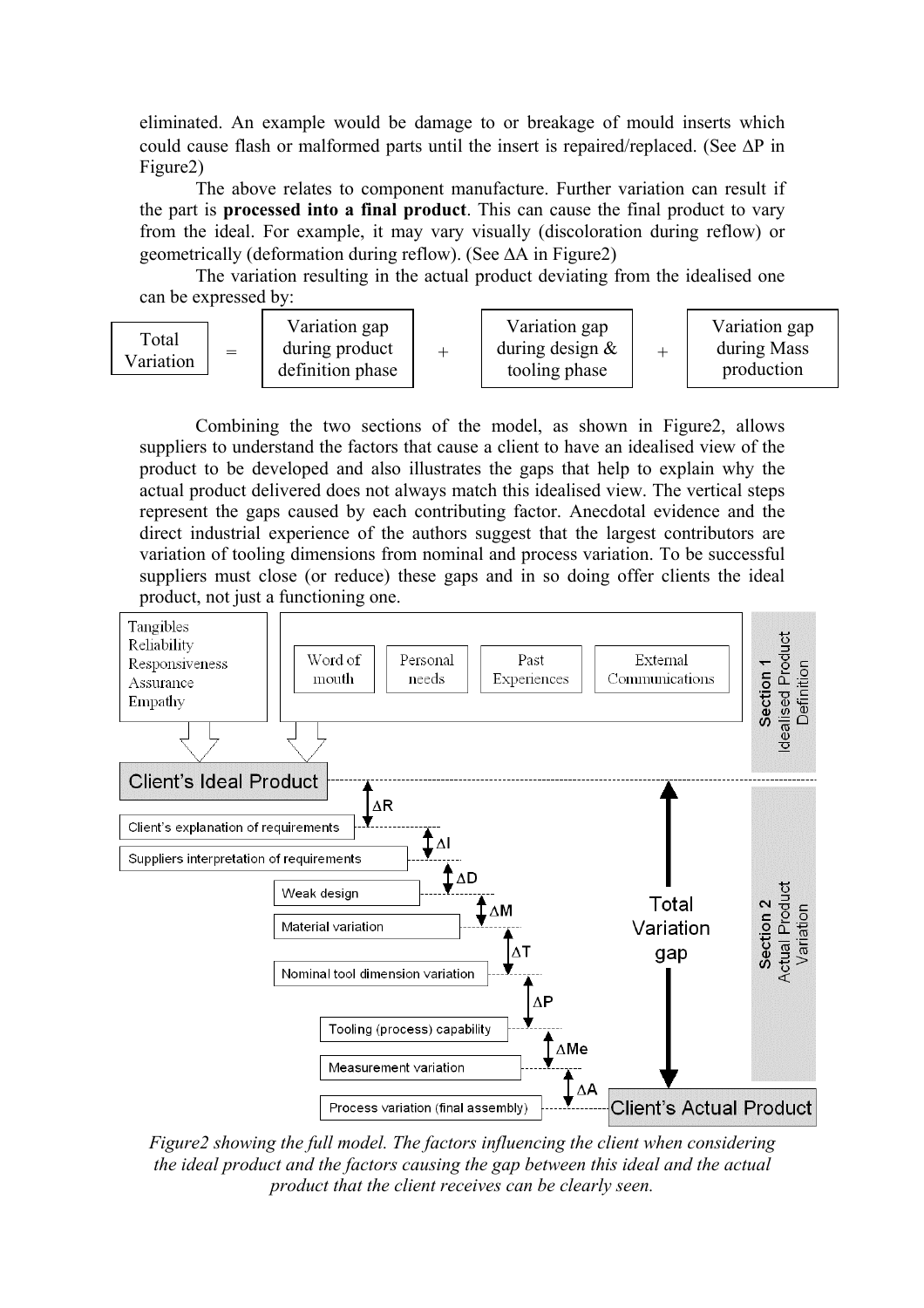#### **3. CLOSING THE GAP BY REDUCING THIS VARIATION**

#### Product definition Phase:

Design for Six Sigma (DFSS) is a systematic methodology using tools, training, and measurements to enable the design of products, services, and processes that meet customer expectations at Six Sigma quality levels [4]. Tools included in the DFSS toolbox are Voice of the Customer (VOC), Quality Function Deployment (QFD), DFSS scorecards, Pugh Concept Selection Technique. VOC attempts to accurately hear what the customer really wants, to literally listen to the voice of the customer. QFD consists of two major processes; product quality deployment which translates customer language into technical specifications and deployment of the quality function, the definition of the overall manufacturing process. Some companies use co-location, where an employee from the contractor works alongside the client (or vice-versa), encouraging better communication and understanding between both parties.

A Key Characteristic (KC) is a feature of a material, part, assembly, or system in which variation from nominal has the most adverse impact on fit, performance, reliability, or cost of the part [5]. KC methods are used by designers to identify and communicate to manufacturing groups where excess variation will most significantly affect product quality[6]. The use of KC to prioritise features having most impact on the final product performance is well established in industry. Each KC costs money and the identification of too many KCs can reduce the positive effects of using KCs. Manufacturing groups must be able to economically measure and chart such features. If not then statistical control and process capability cannot be demonstrated [7]. KCs can also be used to optimise variation reduction plans by estimating both the cost of variation in product-KCs and the cost of variation reduction [8].

#### Design and tooling Phase:

Companies deal with weak design by ensuring that their engineers are well trained, experienced, and can use design tools to ensure that their designs are analysed to reduce potential risks. One standard tool is Design Failure Modes and Effects Analysis (DFMEA). This allows a design team to quantify the possible failure modes and the likelihood of problem detection. The resultant Risk Priority Number (RPN) allows engineers to focus on the most important design risks.

For some manufacturing processes, such as moulding, the raw material is normally quite consistent and variation of material properties is normally not a major problem. For processes such as stamping variation in strip thickness, hardness and temper can cause big problems. As components become smaller these issues increase in importance since natural variation in raw materials and processes does not scale. Raw material strip suppliers can improve their tolerances and perform various processes, such as annealing, to produce a more dimensionally consistent strip and remove some of the internal stresses remaining after final rolling/slitting. This can be time consuming and costly. A better approach is to modify the design and/or assign tolerances so that a product can accommodate these natural variations in material, operational environment, ambient conditions and assembly process. Robustness is an attribute of design that integrates the interactions between uncontrollable variables (noise variables) and controllable variables (signal variables) requiring no human intervention for acceptable performance [9]. The objective during design is to predict design sensitivity and link it to process variability. Efforts can focus on redesigning the product, refining or changing the manufacturing process to minimise process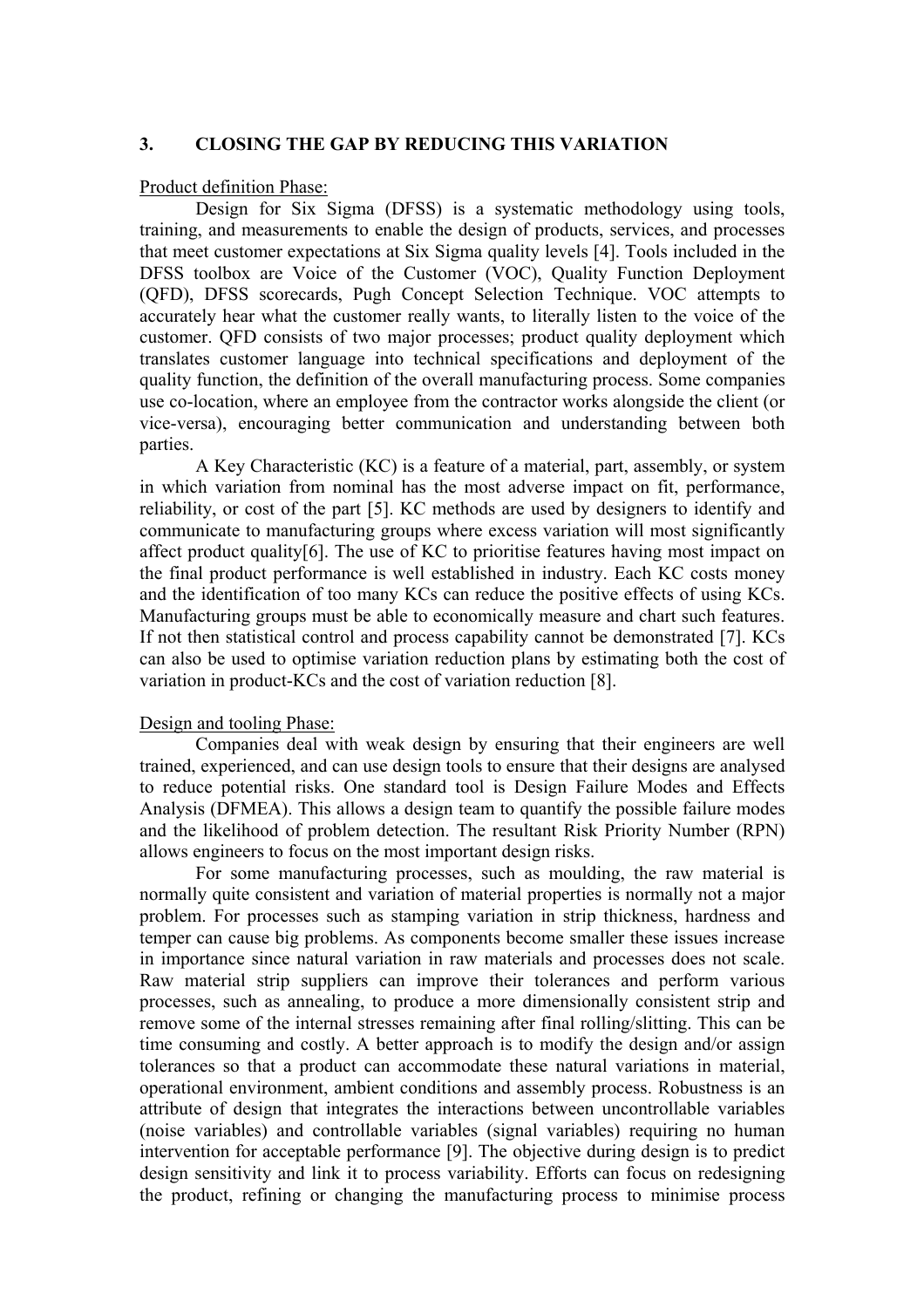variability or both depending upon the level of variability between the process and the product [10].

Tooling dimensional variation is the difference between the mean component dimension and the nominal dimension specified on the drawing. The optimum situation is when the actual product dimension is centred about the nominal but bias often occurs. This is important when dealing with small components (considered to be <1mm in this case), especially when multi-cavities and multi-up dies are used. Variation between cavities in addition to variation of the mean can cause a lot of problems, particularly for automated assembly as the dimensions of components and relative tolerances decrease. Common solutions to address this form of variation are to:

- improve the accuracy of the tools being used (which increases the cost of the tools);
- reduce the number of cavities/ups (with a resulting drop in output);
- cavity sorting with selective assembly (where the output from each cavity is sorted into separate groups and subsequent assembly operations are optimised for each group).

## Mass production Phase:

During mass production a product's dimensions will change over time. This can be the result of effects such as worn tooling, different lubrication, operating temperatures or different operators. It is difficult and expensive to try and tackle all of these and the best way to solve the problem is to ensure that the tolerances specified on the part can accommodate this shift. Traditionally design experts have used their experience and rules of thumb to specify the tolerances. More recently companies allocate tolerances based on real-life Process Capability Data (PCD). Without accurate PCD it is not possible to predict the end quality of designs or to improve product robustness [11]. Since this is historical data, certain discontinuities may occur when a company introduces more up-to-date technology. This might initially result in reduced capability and/or increased scrap levels. Examples include reduced pitch connectors needing tighter tolerances not previously attempted. In such instances trials, perhaps using Design of Experiments (DOE), can be made to efficiently gather the data needed for realistic tolerance allocation. PCD can be of great benefit to designers and can save a lot of rework in the long term despite efforts needed to maintain databases.

Statistical Process Control (SPC) control charts are used during mass production to ensure the manufacturing process is stable. In situations where a manufacturing system is stable but there are still issues causing the parts to deviate from requirements Pareto analysis can be used to study where variation reduction efforts can be best focussed to deliver maximum benefit. The Pareto Rule (also called the 80/20 Rule) asserts that a minority of causes usually lead to a majority of the outputs [12]. This provides a methodology to prioritise the order in which issues are dealt with (it's best to tackle the 20% of possibilities causing 80% of the issues first).

Capability studies are performed to quantify variation within a manufacturing process. The outputs from such studies are dimensionless indices such as Cp and Cpk, the two most-commonly used indices, which gives an indication of how capable a product is. These indices are used for long-term and short-term situations. Other indices exist for other situations.

In addition to the capability regarding manufacturing processes, variation also causes problems for product reliability. There are several examples where increased reliability is experienced with products produced according to tight tolerances. One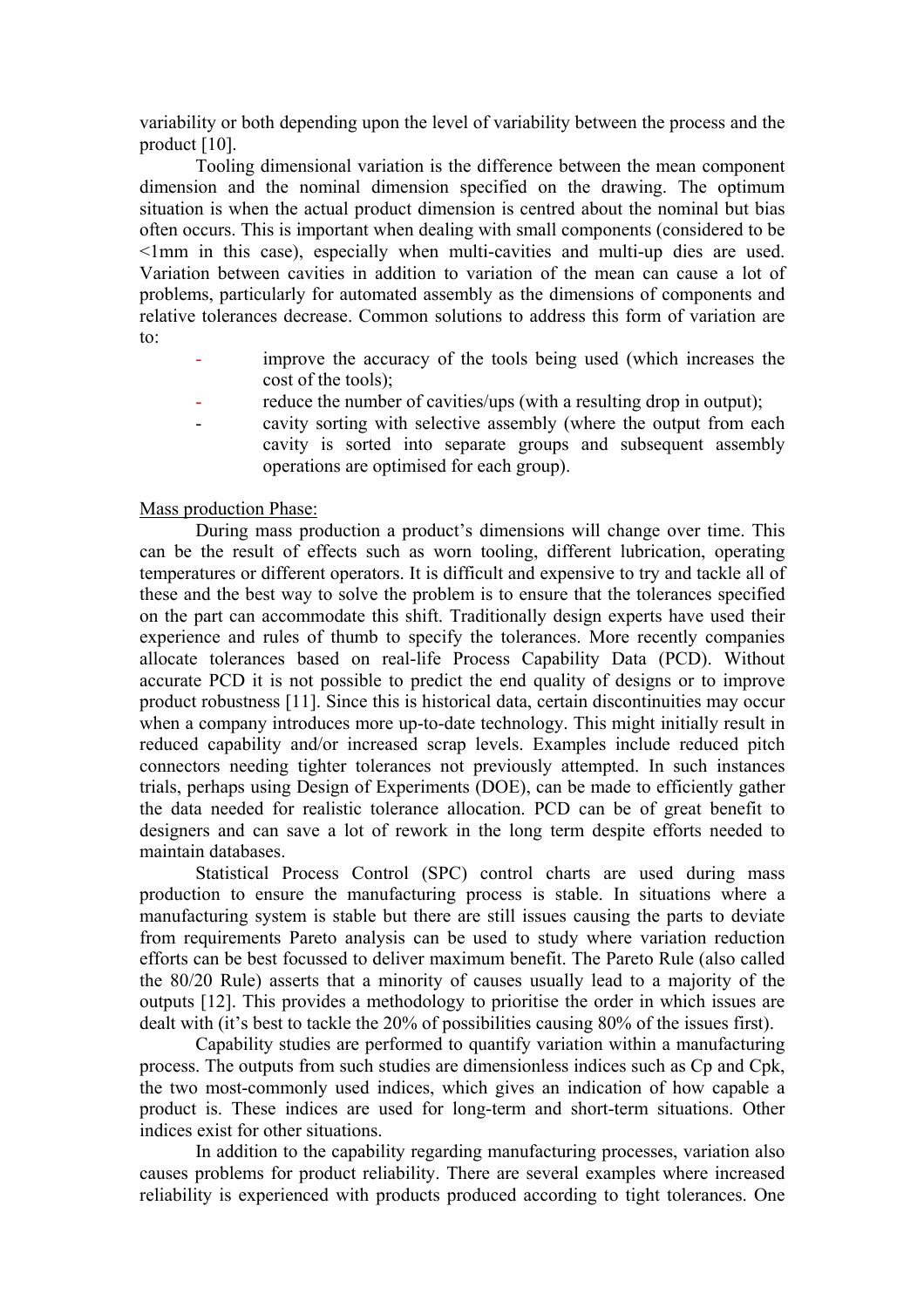striking, anecdotal, example is the comparison between gearboxes made in Japan (by Mazda) and the Unites States (by Ford) according to the same design, processes and materials. Drivers of cars using the gearboxes made in Japan claim them to be smoother, quieter and more energy efficient.

# **4. CONCLUSIONS**

A model to help suppliers understand how a client develops an "ideal" product expectation and the gaps preventing a supplier from delivering this has been described. Some techniques commonly used in industry to reduce variation and reduce these gaps were summarised. The model is based on the concept of gaps since it features the discrepancies that must be tackled in order that the end product delivered by the supplier and the ideal product envisaged by the customer converge. As described by Taguchi [13] the optimum situation would be zero deviation from nominal. However achieving this situation requires the expenditure of resources and the benefit achieved may not justify the cost involved.

The model described here is a qualitative one; quantifying the gaps in the proposed model and the development of appropriate metrics necessitates a detailed review of reasons for engineering changes and quality notifications. Such a quantitative model would allow customer satisfaction to be measured and also allow suppliers to conduct a cost-benefit analysis.

Although this paper has focussed on mechanical engineering assemblies the same issues are being faced by other engineering disciplines. In the case of civil engineering there is a big move to off-site production and installation/final assembly on-site. Examples of this range from fitted kitchens to prefabricated bathroom units to steel beams fabricated off-site for fitting/welding on-site [14]. If not dimensionally correct the final assembly might be difficult or even impossible to carry out. In any case, it is essential to become aware of the gaps between customer-supplier expectations, understand the causes of these gaps, and investigate methods for reducing them.

# **REFERENCES**

- [1] M. Boslet, E. Abreu, and B. Hammer, "The New HP Way Company Business and Marketing," in *The Industry Standard*, 2000.
- [2] V. A. Zeithmal, A. Parasuraman, and L. L. Berry, *Delivering quality service: balancing customer perceptions and expectations*. New York: The Free Press, 1990.
- [3] L. J. Kamm, *Real-World Engineering: a guide to achieving career success*. Piscataway, NJ: IEEE Press, 1991.
- [4] G. Brue, *Design For Six Sigma*: CWL Publishing Enterprises/McGraw-Hill, 2003.
- [5] D. Karr, "Manufacturing Development Guide." Wright-Patterson Air Force Base, Ohio, 2004.
- [6] D. Lee and A. C. Thornton, "The Identification and Use of Key Characteristics in the Product Development Process," *Journal of Mechanical Design*, vol. 121, pp. 297-304, 1996.
- [7] A. C. Thornton, "A Mathematical Framework for the Key Characteristic Process," *Research in Engineering Design*, vol. 11, pp. 145-157, 1999.
- [8] A. C. Thornton, "Quantitative Selection of Variation Reduction Plans," *Journal of Mechanical Design*, vol. 122, pp. 185-193, 2000.